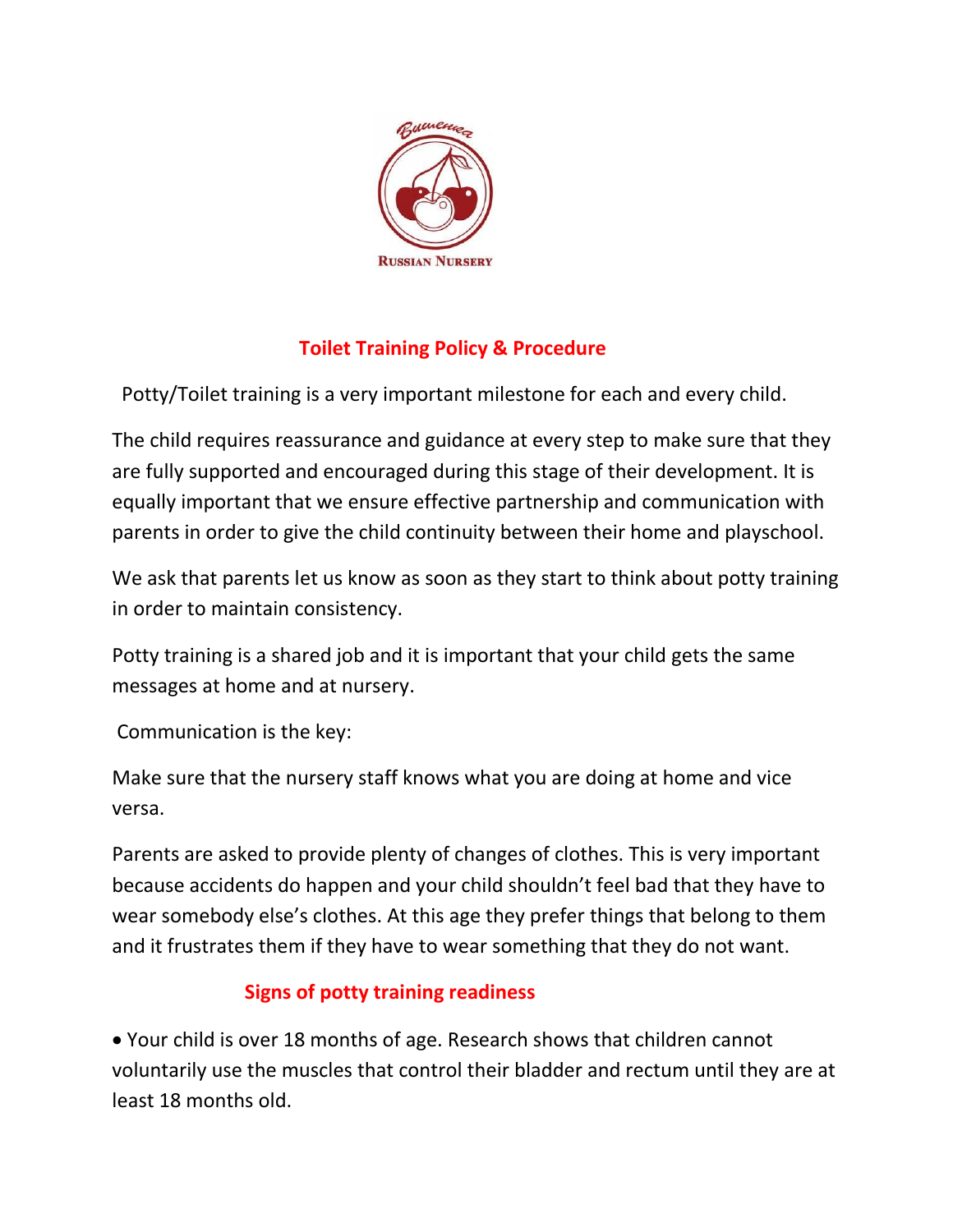• Your child's nappy is frequently dry when you get him up from a lunch time nap. A dry nappy a couple of hours after his last nappy change would also be an indicator that he is getting some bladder control.

• Your child is aware when making a wee or poo. This occurs approximately between 18- 24 months, or later in some cases.

• He can tell you in advance that he will be urinating.

• He becomes uncomfortable and complains about dirty nappies.

• Your child can understand and follow simple instructions such as sit down, stay there.

- Your child can take off his own clothes and needs minimal help with it.
- Your child has the ability to sit still for a couple of minutes.

• Your child is developed physically, able to walk and sit down on the toilet without help.

• He knows what "wee" and "poo" are. You should talk about it when changing nappies. Your child doesn't have to show all the above signs, but the more there are, the more successful your mission will be. You have to consider your child's gender as well. Research shows that boys tend to be a little slower to gain control of their bladders and bowels then girls.

The reasons are:

• Boys' nervous systems mature later

• Women still tend to be the main careers of children, so boys do not see samesex role models as often as girls do.

• Boys tend to be less sensitive to the feeling of wetness against their skin. If the child has most of these skills, then they are probably ready to start toilet training. If they do not have these most of skills or have a negative reaction to toilet training, wait a few weeks or months until most of the skills are checked off.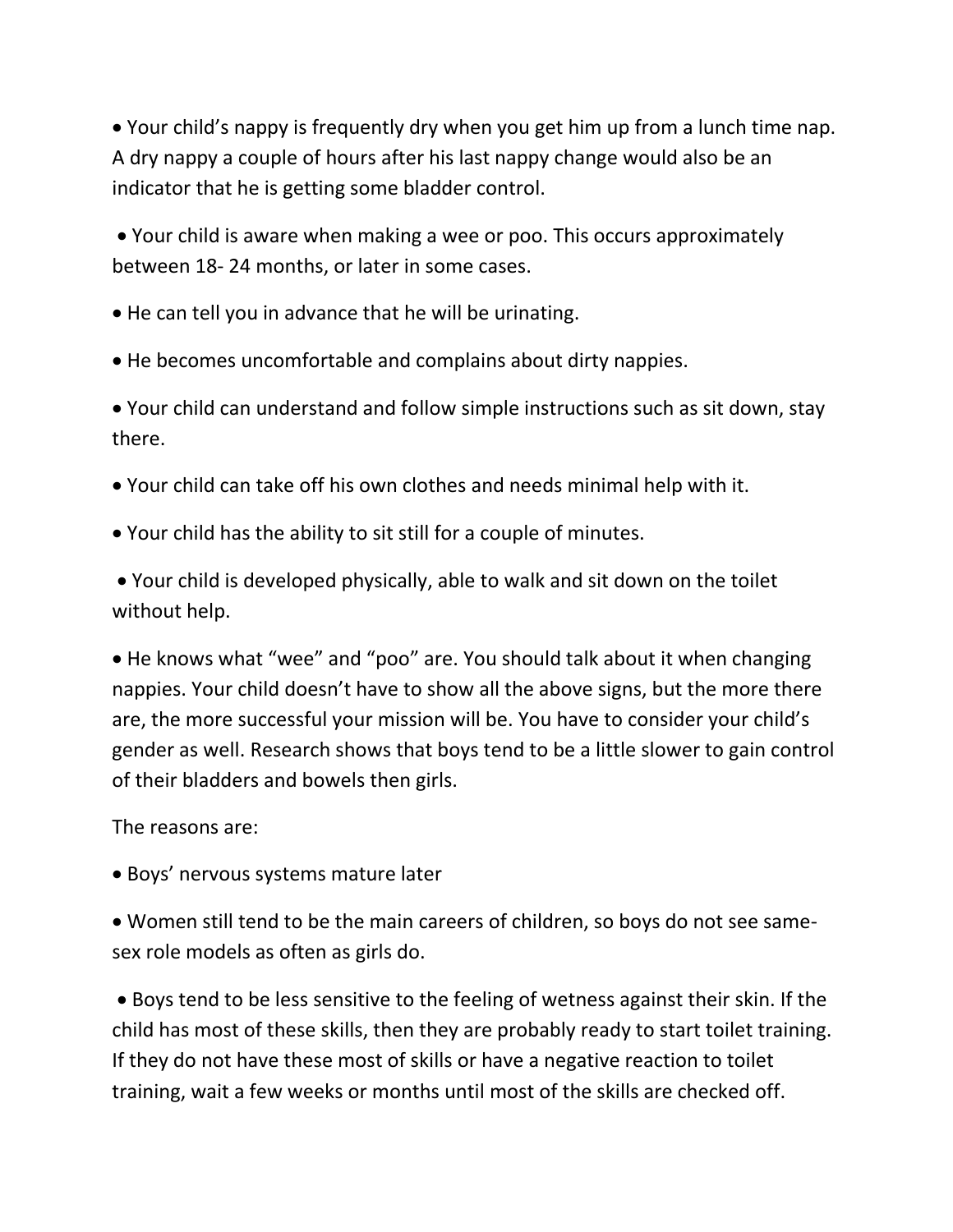Starting too soon can actually delay the process and cause tears and frustration. **Toilet training is much easier when the child is ready.**

## **Potty Training at Nursery**

## **The following procedure will be followed:**

• Senior staff will ensure that ALL staff in the team are fully aware of the child's stage of potty/toilet training.

• Parents' wishes must be taken into account at every stage and this must be communicated to the team.

• ALL children at the potty/toilet training stage must be accompanied to the toilets area and supervised and supported whilst in there.

- Reassurance and praise should be given at every step.
- Potties require immediate emptying and cleaned with an anti-bacterial spray.

• Children should then be advised and supported to wash their hands with soap and water and dried thoroughly.

• All visits to the potty will be discussed at handover with parents who will be informed of their child's progress on that day

• If any child is struggling with standard potty training techniques, then this will be discussed with the senior team and between staff and the child's parents.

- Team members must be 17 or over and DBS Cleared to perform toileting duties
- Ensure the toilet is clean before use and toilet paper in well stocked.

• If helping a child with toileting, put on specific disposable apron used for toileting and gloves to both hands.

• Encourage the child to remove necessary clothing and to sit on the toilet themselves, if age appropriate.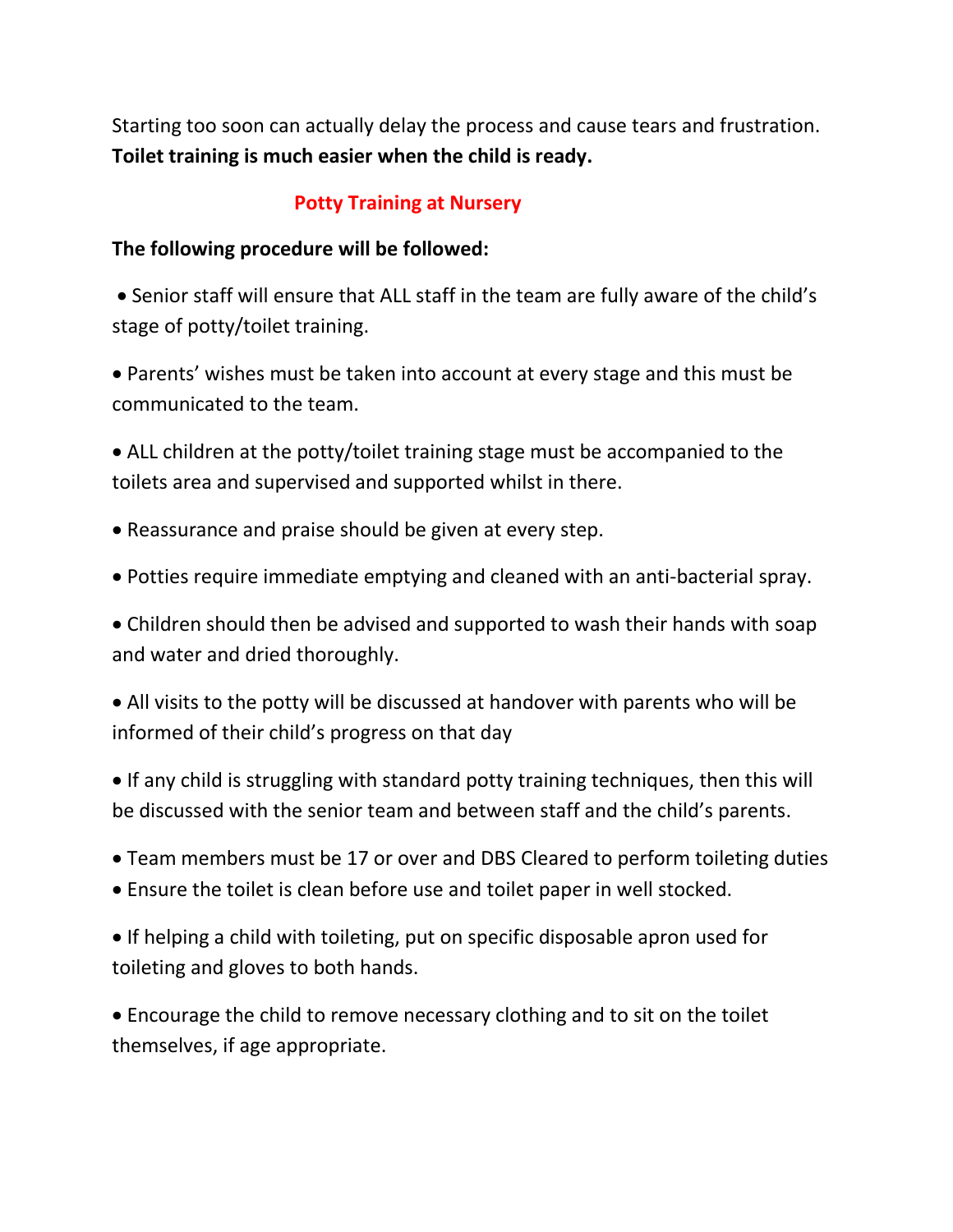• For a boy learning to wee in a toilet standing up, the staff member should never hold the penis. If for example the child was stood to far away to hit the target a more appropriate method of help would be to gently push the child's pelvis from behind.

• If age appropriate a child should be encouraged to clean their own bottom (most children of toileting age are able to clean themselves after a wee), however if help is required (e.g. some children will need help after a poo), clean the child's bottom using baby wipes, cotton wool or toilet paper, taking care to wipe from front to the back area and taking special care of folds in the skin. In the event of a child requiring assistance, care should be given to respect the child's right to refuse help.

• Should a child have a toileting accident, they will automatically be offered assistance or be changed by a member of staff. This will happen regardless of age, unless the parent has requested their child deals with such incidents personally.

• Encourage the child to replace their own clothes and flush the toilet, if age appropriate.

• Ensure the child washes their hands thoroughly with soap and warm water and let the child return to the room.

Children, whose parents and keyworker have agreed to start potty training, will be prompted to sit on the potty every 20 to 30 minutes throughout the day. At least 3 extra pairs of underwear and ample changes of clothing will be needed to support your child's potty training at nursery.

Once a child is in pants we feel it is confusing and counter-productive to put him or her in nappies except for nap and overnight (as children's bodies may not be mature enough to wake up for the need to use the toilets).